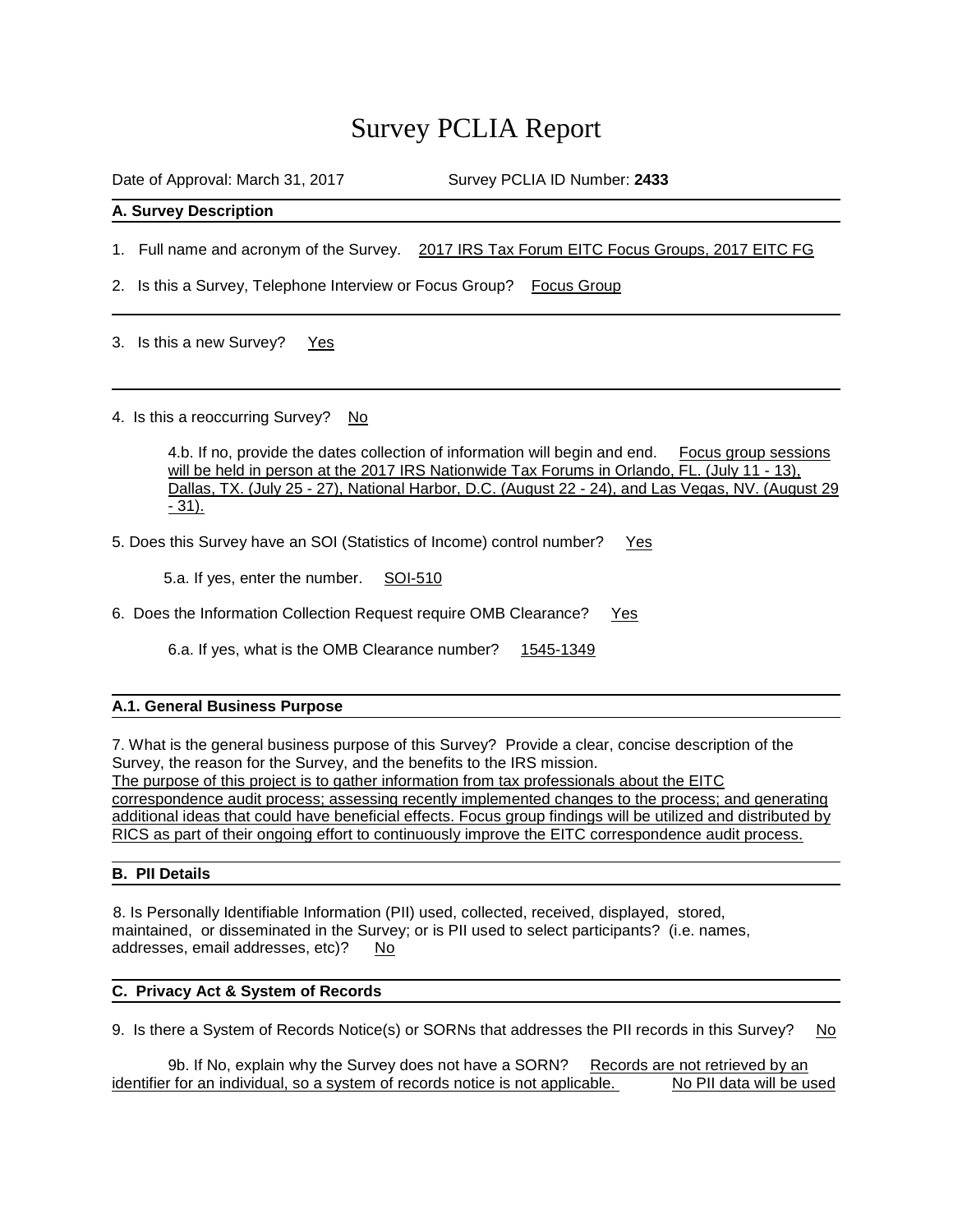during this focus group or used to select participants. Focus group participants will be recruited in-person by WISS employees from individuals attending the 2017 IRS Nationwide Tax Forums.

### **C.1. Privacy Act Notice**

9.1 Based on the information you have provided, does the Survey require a Privacy Act Notice to be provided to participants? No

9.1.b. If no, please add the Disclosure office agreement date? 3/28/2017

#### **D. Responsible Parties**

10. Identify the individuals for the following Survey roles: (System Owner = Survey Owner/Business Owner) ## Official Use Only

#### **E. Incoming PII Interfaces**

11. Does the employee/taxpayer PII come from the IRS, Treasury, or other Government system(s), application(s) or data base(s)? No

11.1. Does the data come from other sources? No

#### **F. PII Sent to External Organizations**

12. Are the Survey results disclosed to any other Federal or State Government? (For example the Federal Viewpoint Survey/Questionnaire – OPM gets the results.) No

13. Are any external resources used to create the database of the participants? No

#### **G. Survey Participation**

14. Will the Survey be administered to IRS, Taxpayers or Others ? Others

If Others, please explain. Focus group participants will be tax preparers attending the 2017 IRS Nationwide Tax Forums.

15. Explain how participants are selected. Include a detailed description on the method and reason of selection. If selection is random, explain. The IRS has a focus group recruitment booth at each year's Tax Forums to recruit tax professionals from the focus group attendees. Individuals will be recruited at this booth by IRS employees. Those who choose to participate will be provided with a reminder card that includes the date, time, and location of their interview. No information will be collected from the participants.

16. How are participants notified of the Survey? Participants will be provided a brief description of the research in the session schedule information available to Tax Forum participants. In addition, the research will be listed on the focus group recruitment table board and IRS employees will be at the booth to tell Tax Forum participants about the research, answer questions, and recruit individuals to participate.

17. Is the Survey voluntary? Yes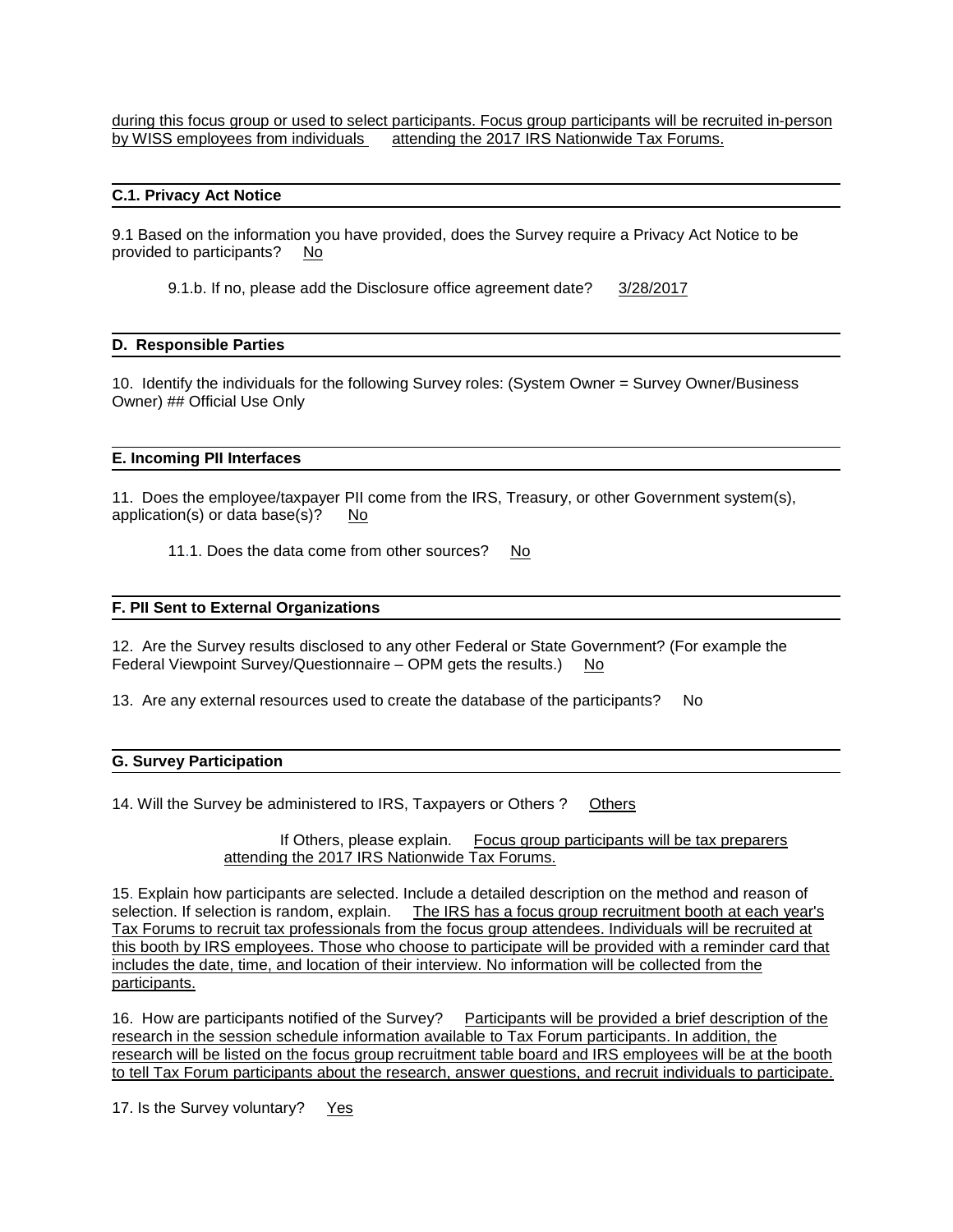If yes, how is notice given that the Survey is optional? Individuals will be advised during recruitment and via the moderators instructions at the beginning of the individual sessions.

|                      | No l | 18. How will the Survey be conducted?<br>Electronically         |
|----------------------|------|-----------------------------------------------------------------|
|                      | No.  | Web Based                                                       |
|                      | No.  | Phone.                                                          |
|                      | No.  | Mail                                                            |
|                      |      | Explain the method for choosing participants.                   |
|                      | Yes  | Other                                                           |
|                      |      | The focus group will be conducted in person.<br>Please explain. |
| C. 4. Curvay Droopen |      |                                                                 |

# **G.1. Survey Process**

19. Does IRS administer or perform analysis of the survey? Both

Provide the name of the IRS office. Wage & Investment Strategies and Solutions

20. Does Contractor/Vendor administer or perform analysis of the survey? No

## **I. Information Protection**

21. What information/results will be provided to the business owners (IRS Requestors) of the Survey? Business owners will receive summarized findings regarding overall themes that emerged from the focus group sessions. There will be no information within any report that could identify an individual participant. Any use of quoted statements will not be attributed to a single participant.

22. Can you confirm that employees or taxpayers who participate in the survey cannot be identified under any circumstances? Yes

23. Can you confirm that no adverse actions can be taken against participants regarding the participant's answers. Yes

24. For employee or taxpayer Satisfaction Surveys, can you verify that no "raw" or un-aggregated employee or taxpayer data will be provided to any IRS office? Yes

25. Are there any employee or taxpayer identifiers that are obtained as a result of responding to the survey? No

## **I.1 Records Schedule**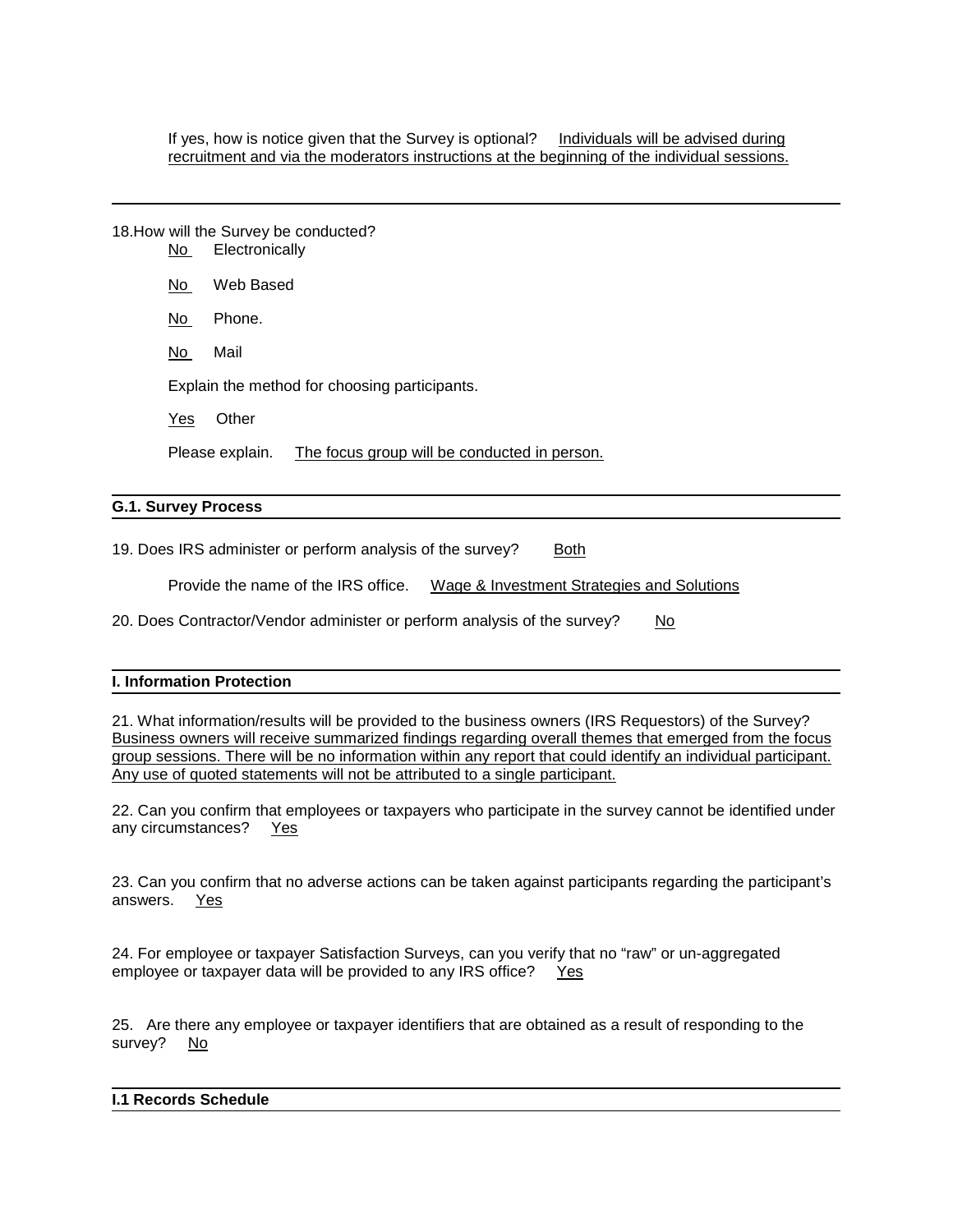26. Are the Survey records covered under the General Records Schedule (GRS), or have a National Archives and Records Administration (NARA) archivist approved a Record Control Schedule for the retention and destruction of official agency records stored in this Survey? Yes

26.a. If Yes, how long are the records required to be held under the corresponding RCS and how are they disposed of? Explain how long any PII data will be retained by the contractor if they are conducting the Survey on behalf of the IRS. In your response, please include the complete IRM number and specific item number and title.

Disposition of records created by the Internal Revenue Service, including those records created by all Service employees and contractors performing agency functions, is controlled using the Service-Wide Records Control Schedules. WISS will work with the IRS Records Office to obtain the legal requirements for the retention and disposition of their survey data. This research project is being conducted without contractor support. No PII will be obtained from the sessions. No PII will be obtained or collected from the sessions; however, Cyber-security and National Institute of Standards and Technology (NIST) require data to be transferred through the Electronic File Transfer Unit (EFTU), or using the SecureZip data transfer method. EFTU and SecureZip are preferred and will be used. Any time bulk file encryption is used, requiring the sharing of an encryption phrase, the pass phrase will be communicated separately from the email/package, with an alternate method to communicate (e.g., via telephone call to communicate the pass phrase). No PII data will be obtained from the sessions. All data is required to be segregated from other non IRS data. In addition, all data at rest or in transport must be encrypted. Whenever information is stored on IT assets at the facility, the contractor must be compliant with the implementation of NIST 800- 53, Recommended Security Controls for Federal Information Systems & Organizations controls. The 2017 IRS Nationwide Tax Forum testing sessions are unscheduled. A request for records disposition authority for this focus group (and other similar focus groups Servicewide) will be drafted with the assistance of the IRS Records and Information Management (RIM) Program Office. When approved by the National Archives and Records Administration (NARA), it is anticipated that instructions for this focus group will include retentions for the datasets/raw data, background documentation, and summary/final reports, as appropriate. Cyber-security and NIST Standards (see reference below) for records retention requirements state that documents must be securely maintained for seven years prior to destruction. These requirements will be considered in drafting a final request for records disposition authority for NARA submission and approval. NIST Data security guidance/policy reference: NIST 800-53, Recommended Security Controls for Federal Information Systems & Organizations (Media Protection, Media Storage, System and Information Integrity) NIST Special Publication 800-88 CSS BPA contract Section Secure Data Transfer (SDT) Requirement CSS BPA contract IRSAP clause 1052.224-9000(c).

# **P.1 Data Security**

27. How does the administrator of the survey guarantee that the PII regarding employees or taxpayers will not be compromised, lost or stolen when housed on IRS computers? Where and how is it stored and protected? The 2017 IRS Nationwide Tax Forum sessions are unscheduled. A request for records disposition authority for this focus group (and other similar focus groups Servicewide) will be drafted with the assistance of the IRS Records and Information Management (RIM) Program Office. When approved by the National Archives and Records Administration (NARA), it is anticipated that instructions for this focus group will include retentions for the datasets/raw data, background documentation, and summary/final reports, as appropriate. Cyber-security and NIST Standards (see reference below) for records retention requirements state that documents must be securely maintained for seven years prior to destruction. These requirements will be considered in drafting a final request for records disposition authority for NARA submission and approval. NIST Data security guidance/policy reference: NIST 800-53, Recommended Security Controls for Federal Information Systems & Organizations (Media Protection,